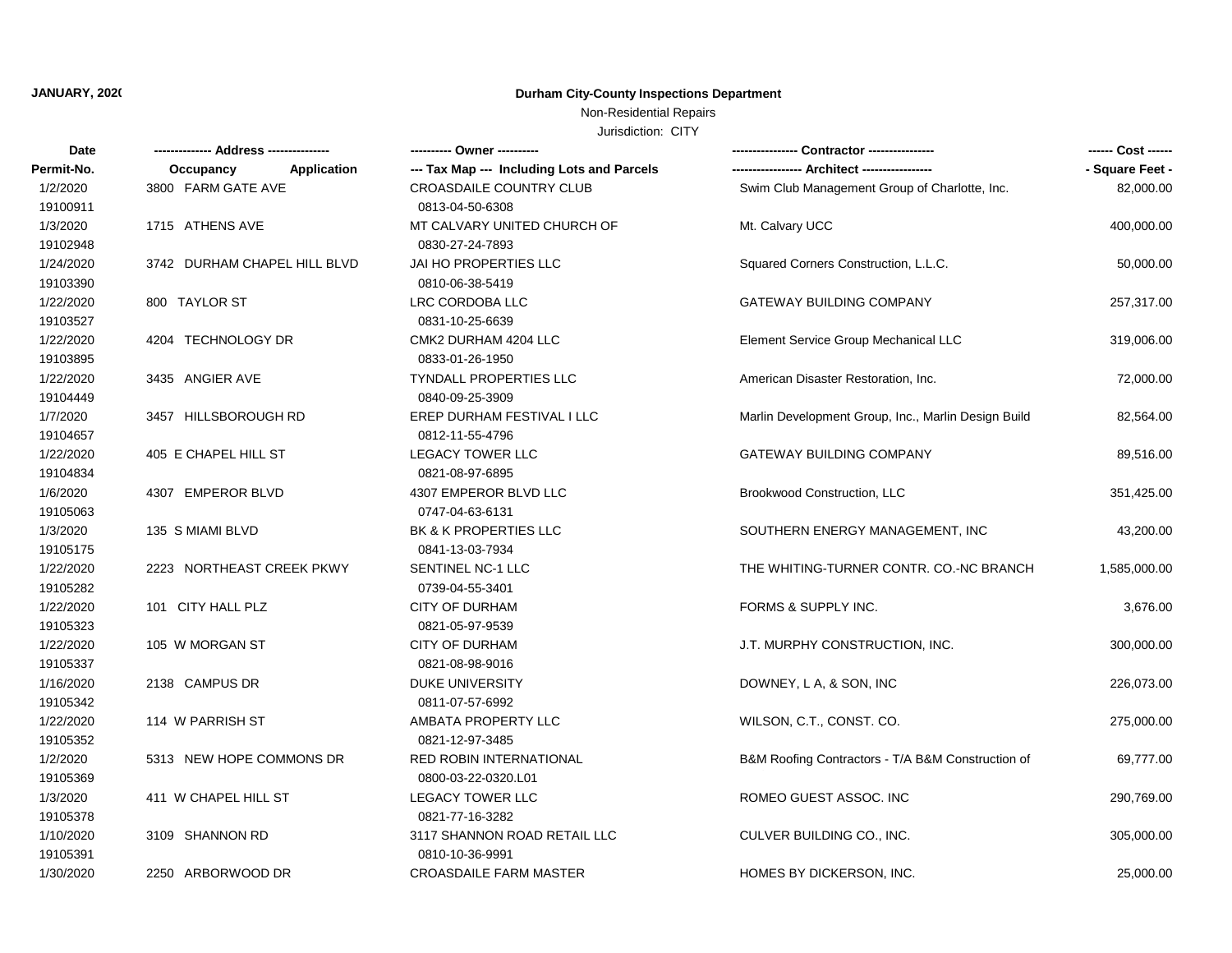## **JANUARY, 2020 Durham City-County Inspections Department**

## Non-Residential Repairs

Jurisdiction: CITY

| Date                  |                                 | ---------- Owner ----------                |                                         | ------ Cost ------ |
|-----------------------|---------------------------------|--------------------------------------------|-----------------------------------------|--------------------|
| Permit-No.            | <b>Application</b><br>Occupancy | --- Tax Map --- Including Lots and Parcels | --- Architect -----------------         | - Square Feet -    |
| 19105501              |                                 | 0813-89-33-7815                            |                                         |                    |
| 1/29/2020             | 800 TAYLOR ST                   | LRC CORDOBA LLC                            | <b>GATEWAY BUILDING COMPANY</b>         | 114,453.00         |
| 19105506              |                                 | 0831-10-25-6639                            |                                         |                    |
| 1/30/2020             | 5927 S MIAMI BLVD               | CPF BERRINGTON ASSOCIATES LLC              | TRI PROPERTIES CONST. SERVICES, LLC     | 300,128.40         |
| 19105508              |                                 | 0747-03-41-5468                            |                                         |                    |
| 1/22/2020             | 5425 PAGE RD                    | CHURCHILL PLACE OFFICE VENTURE             | Shelco, LLC                             | 926,248.00         |
| 19105510              |                                 | 0747-04-43-7822                            |                                         |                    |
| 1/22/2020<br>19105514 | 4224 LUMLEY RD                  | PULTE HOME COMPANY LLC<br>0749-04-73-2322  | SITESCAPES, LLC.                        | 54,580.00          |
| 1/22/2020             | 124 SCIENCE DR                  | <b>DUKE UNIVERSITY</b>                     | DPR Construction, A General Partnership | 754,937.00         |
| 19105534              |                                 | 0811-07-57-6992                            |                                         |                    |
| 1/2/2020              | 1035 SWABIA CT                  | DURHAM SWABIA LLC                          | Shelco, LLC                             | 1,953,700.00       |
| 19105543              |                                 | 0747-04-53-3895                            |                                         |                    |
| 1/30/2020             | 810 NINTH ST                    | BH2-DM NINTH STREET APTS LLC               | <b>MSH CONSULTANT GROUP</b>             | 17,000.00          |
| 19105556              |                                 | 0822-14-32-2967.001                        |                                         |                    |
| 1/13/2020             | 214 HUNT ST                     | TREASURE CAVE LLC                          | PRIME DEMOLITION AND CONTRACTING, LLC   | 1,000.00           |
| 19105582              |                                 | 0821-08-98-4949                            |                                         |                    |
| 1/30/2020             | 1901 HILLANDALE RD              | UW LLC                                     | Recovery Roofing of NC LLC              | 73,000.00          |
| 19105584              |                                 | 0813-20-81-7045.001                        |                                         |                    |
| 1/22/2020             | 11 NATIONAL WAY                 | PATRIOT PARK PARTNERS II LLC               | <b>BLACKLEAF, INC.</b>                  | 7,031.00           |
| 19105587              |                                 | 0748-76-05-7562                            |                                         |                    |
| 1/22/2020             | 17 NATIONAL WAY                 | PATRIOT PARK PARTNERS II LLC               | <b>BLACKLEAF, INC.</b>                  | 65,164.40          |
| 19105588              |                                 | 0748-76-05-7562                            |                                         |                    |
| 1/22/2020             | 27 NATIONAL WAY                 | PATRIOT PARK PARTNERS II LLC               | <b>BLACKLEAF, INC.</b>                  | 8,741.25           |
| 19105589              |                                 | 0748-76-05-7562                            |                                         |                    |
| 1/22/2020             | 33 NATIONAL WAY                 | PATRIOT PARK PARTNERS II LLC               | <b>BLACKLEAF, INC.</b>                  | 104,079.15         |
| 19105590              |                                 | 0748-65-97-7227                            |                                         |                    |
| 1/22/2020             | 53 NATIONAL WAY                 | PATRIOT PARK PARTNERS II LLC               | <b>BLACKLEAF, INC.</b>                  | 30,717.00          |
| 19105591              |                                 | 0748-65-97-7227                            |                                         |                    |
| 1/30/2020             | 71 NATIONAL WAY                 | PATRIOT PARK PARTNERS II LLC               | <b>BLACKLEAF, INC.</b>                  | 29,966.30          |
| 19105592              |                                 | 0748-65-97-7227                            |                                         |                    |
| 1/30/2020             | 89 NATIONAL WAY                 | PATRIOT PARK PARTNERS II LLC               | <b>BLACKLEAF, INC.</b>                  | 58,443.35          |
| 19105594              |                                 | 0748-65-97-7227                            |                                         |                    |
| 1/30/2020             | 800 W MAIN ST                   | MATTHEWS DAVID R TRS                       | WILSON, C.T., CONST. CO.                | 156,070.00         |
| 19105626              |                                 | 0821-07-78-1758                            |                                         |                    |
| 1/3/2020              | 20 DUKE MEDICINE CIR            | <b>DUKE UNIVERSITY</b>                     | Durham City-County Inspections          | 1.00               |
| 19105639              |                                 | 0811-07-57-6992                            |                                         |                    |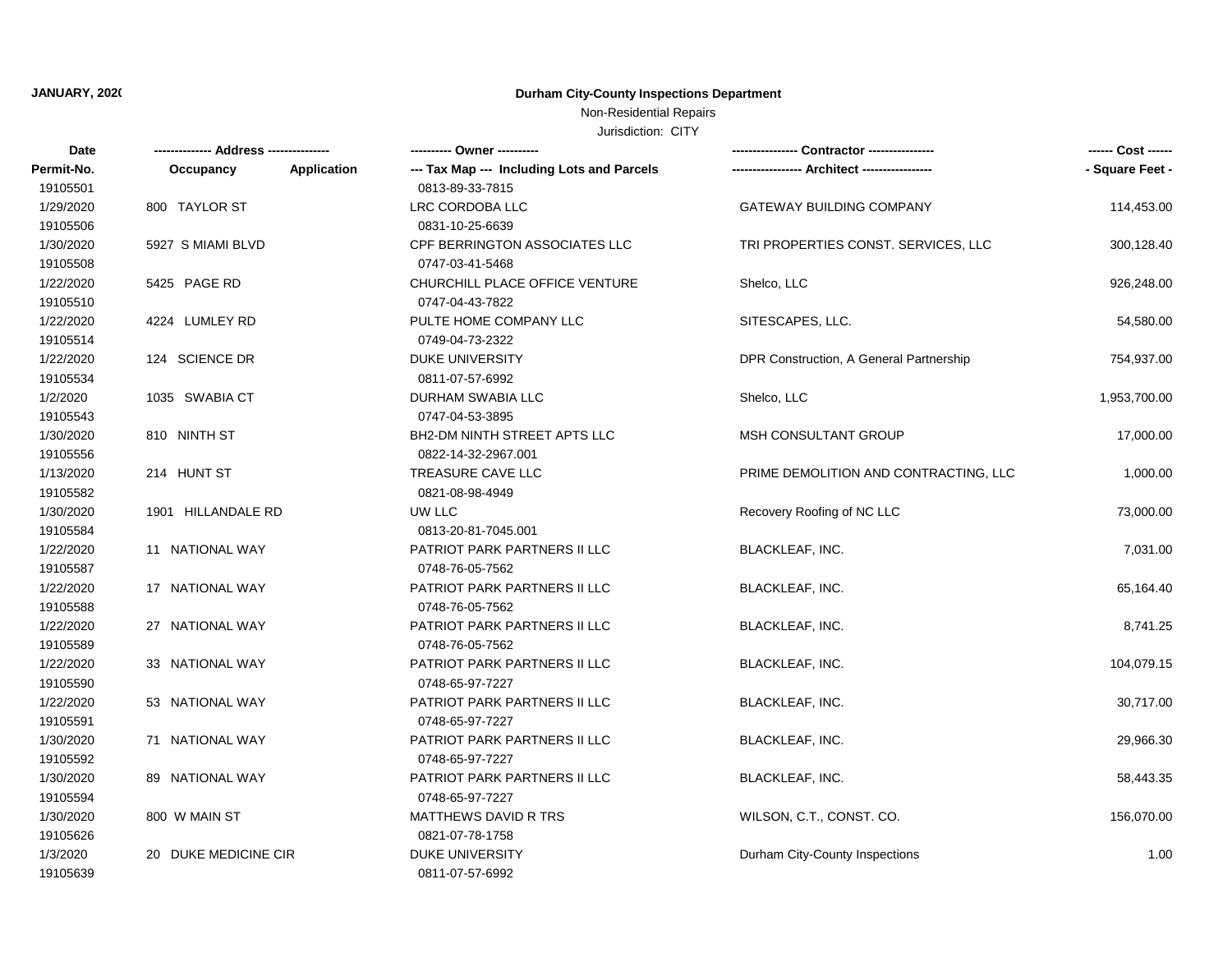# **JANUARY, 2020 Durham City-County Inspections Department**

## Non-Residential Repairs

Jurisdiction: CITY

| Date       | ------------- Address --------------- |                                            |                                         |                 |
|------------|---------------------------------------|--------------------------------------------|-----------------------------------------|-----------------|
| Permit-No. | <b>Application</b><br>Occupancy       | --- Tax Map --- Including Lots and Parcels |                                         | - Square Feet - |
| 1/16/2020  | 2105 E NC 54 HWY                      | LUIHN FOUR INC                             | <b>Gottaguy Home Services</b>           | 6,500.00        |
| 19105640   |                                       | 0738-03-13-1588                            |                                         |                 |
| 1/30/2020  | 1000 INFINITY RD                      | VILLAGE HEARTH COHOUSING LLC               | <b>BLACKLEAF, INC.</b>                  | 3,913.00        |
| 20100045   |                                       | 0834-28-92-1347                            |                                         |                 |
| 1/29/2020  | 807 E MAIN ST                         | LRC-GB LLC                                 | <b>GATEWAY BUILDING COMPANY</b>         | 75,950.00       |
| 20100053   |                                       | 0831-09-25-1228                            |                                         |                 |
| 1/22/2020  | 2530 MERIDIAN PKWY                    | 2530 MERIDIAN VENTURE LLC                  | GOLDEN SANDS GENERAL CONTRACTORS, INC.  | 1,700,000.00    |
| 20100079   |                                       | 0728-02-96-5799                            |                                         |                 |
| 1/15/2020  | 301 W MAIN ST                         | SELF-HELP VENTURES FUND                    | ROMEO GUEST ASSOC. INC                  | 783,486.00      |
| 20100083   |                                       | 0821-12-87-7483                            |                                         |                 |
| 1/14/2020  | 2223 NORTHEAST CREEK PKWY             | SENTINEL NC-1 LLC                          | THE WHITING-TURNER CONTR. CO.-NC BRANCH | 287,360.00      |
| 20100088   |                                       | 0739-04-55-3401                            |                                         |                 |
| 1/30/2020  | 2301 ERWIN RD                         | DUKE UNIVERSITY                            | WILSON, C.T., CONST. CO.                | 490,934.00      |
| 20100149   |                                       | 0811-07-57-6992                            |                                         |                 |
| 1/30/2020  | 105 W NC 54 HWY                       | RRPIV HOMESTEAD DURHAM LP                  | BELFOR USA GROUP, INC.                  | 88,218.85       |
| 20100164   |                                       | 0718-02-76-9042                            |                                         |                 |
| 1/30/2020  | 131 E LAKEWOOD AVE                    | MAGNUM HOSPITALITY LLC                     | <b>BLACKLEAF, INC.</b>                  | 23,426.00       |
| 20100174   |                                       | 0821-16-84-6716                            |                                         |                 |
| 1/30/2020  | 151 E LAKEWOOD AVE                    | <b>MAGNUM HOSPITALITY LLC</b>              | <b>BLACKLEAF, INC.</b>                  | 1,320.90        |
| 20100175   |                                       | 0821-16-84-6716                            |                                         |                 |
| 1/30/2020  | 1501 FARM POND TRL                    | M/I HOMES OF RALEIGH LLC                   | Delta Development North Carolina, LLC   | 6,497.69        |
| 20100189   |                                       | 0769-61-84-2536                            |                                         |                 |
| 1/30/2020  | 305 SILVERHAWK LN                     | M/I HOMES OF RALEIGH LLC                   | Delta Development North Carolina, LLC   | 6,497.69        |
| 20100190   |                                       | 0769-71-19-1706                            |                                         |                 |
| 1/30/2020  | 2127 CAMPUS DR                        | <b>DUKE UNIVERSITY</b>                     | DOWNEY, L A, & SON, INC                 | 242,632.00      |
| 20100239   |                                       | 0811-07-57-6992                            |                                         |                 |
| 1/29/2020  | 2424 ERWIN RD                         | HSRE-HOCK PLAZA LLC                        | BRIDGEPOINT GENERAL CONTRACTING, INC.   | 671,178.00      |
| 20100240   |                                       | 0812-15-72-2463                            |                                         |                 |
| 1/17/2020  | 511 ALEXANDER AVE                     | <b>DUKE UNIVERSITY</b>                     | <b>Bright Horizons at Duke</b>          | 1.00            |
| 20100248   |                                       | 0821-19-73-0140                            |                                         |                 |
| 1/30/2020  | 2600 MERIDIAN PKWY                    | BRI 1875 MERIDIAN LLC                      | SIMON ROOFING & SHEET METAL             | 233,393.00      |
| 20100260   |                                       | 0728-02-87-6496                            |                                         |                 |
| 1/28/2020  | 615 CHAPEL DR                         | <b>DUKE UNIVERSITY</b>                     | LECHASE CONSTRUCTION SERVICES, LLC      | 61,017.00       |
| 20100296   |                                       | 0811-07-57-6992                            |                                         |                 |
| 1/28/2020  | 101 CITY HALL PLZ                     | CITY OF DURHAM                             | Dana's Test company                     | 5,000.00        |
| 20100399   |                                       | 0821-05-97-9539                            |                                         |                 |
| 1/30/2020  | 609 WILLIAM VICKERS AVE               | CHOROOMI MANIAL K                          | <b>GATEWAY BUILDING COMPANY</b>         | 142,995.00      |